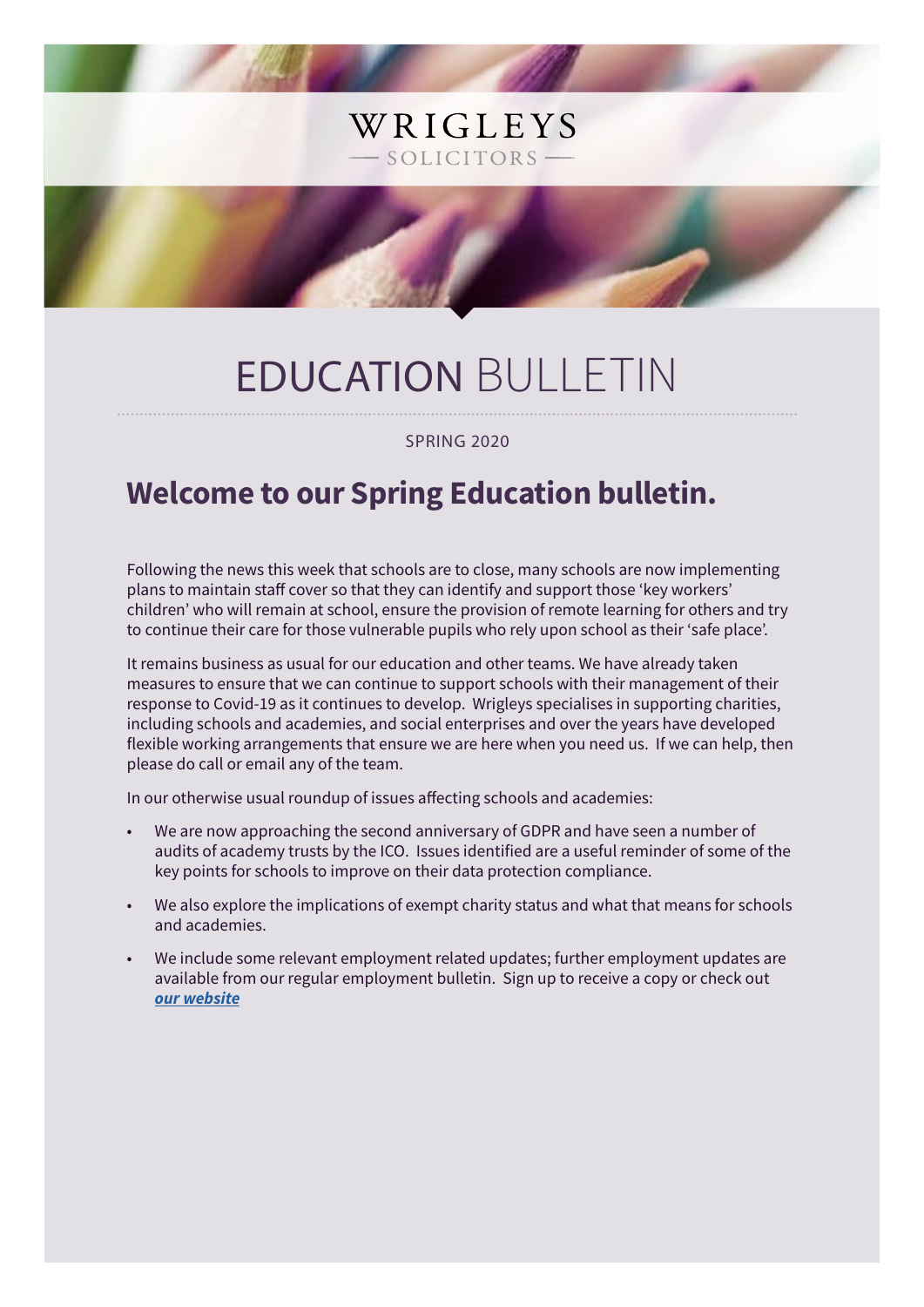### **First, a reminder of some of our forthcoming events:**

In line with Government recommendations we have taken the decision to postpone our April Employment Breakfast Briefing – an Update on Unfair Dismissal, but aim to replace it with a webinar. Delegates will be sent further details in due course.

Whilst we too await any change in government guidance we do hope to see you at any of the following events:

- **• SAVE THE DATE: Employment Law Update for Charities** 2nd June 2020, Hilton City, Leeds *[For more information or to book](https://www.wrigleys.co.uk/events/detail/save-the-date-employment-law-update-for-charities---2-june-2020/)*
- **• SAVE THE DATE: Employment Breakfast Briefing** 4th August 2020, Radisson Blu, Leeds *[For more information or to book](https://www.wrigleys.co.uk/events/detail/save-the-date-employment-breakfast-briefing-04082020/)*

We are always interested in feedback or suggestions for topics that may be of interest to you, so please get in touch.

Chris Billington, Head of Education e: chris.billington@wrigleys.co.uk t: 0113 244 6100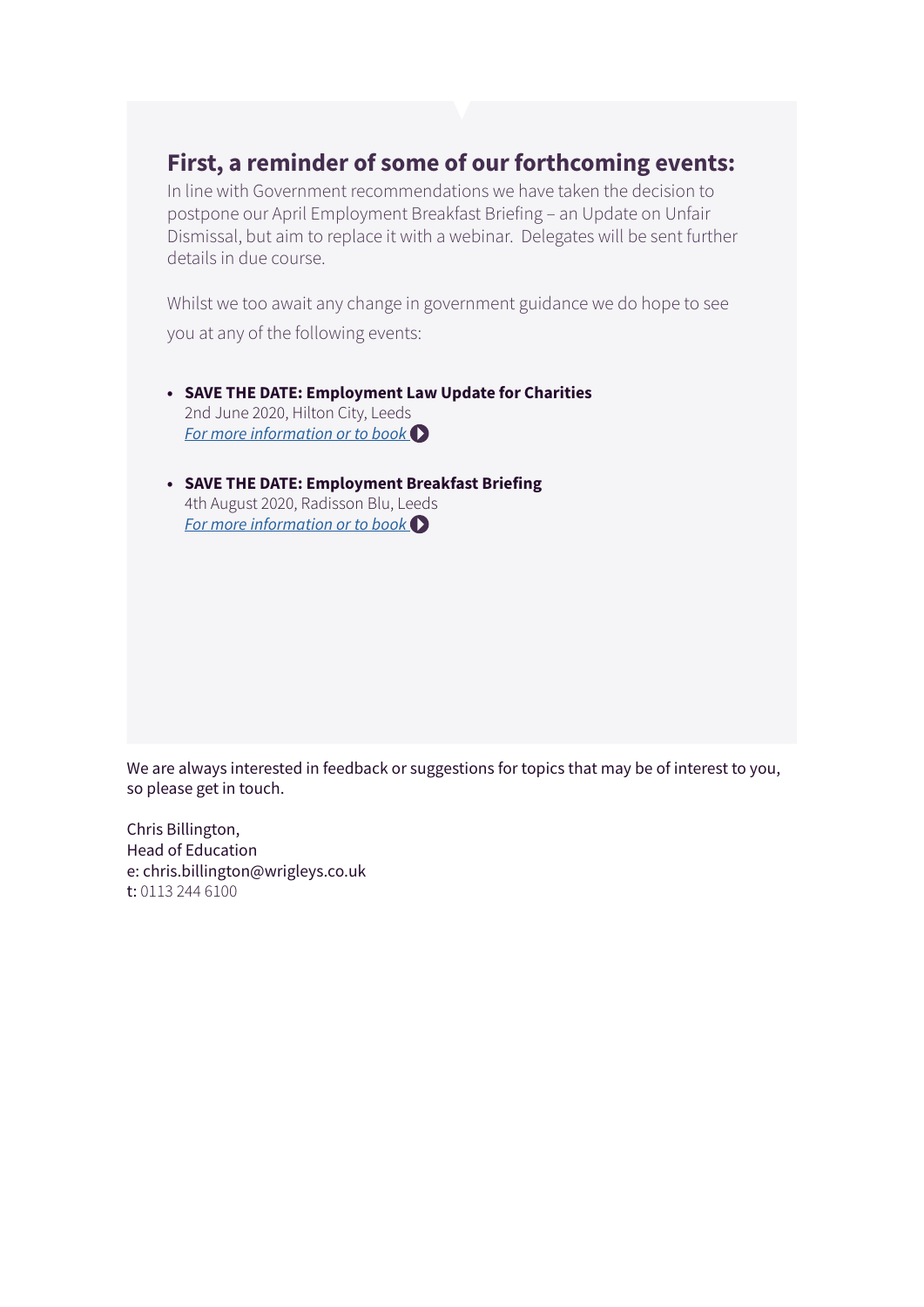### **Contents**

- **1.** Coronavirus: what employers need to know
- **2.** Schools warned over use of pupil photos
- **3.** Exempt Charity Status What does this mean for Schools and Academies?
- **4.** GDPR in schools ensuring best practice
- **5.** Was a dismissal for failing to disclose the employee's own safeguarding risk to her child unfair and in breach of human rights?
- **6.** When will covert monitoring of employees be lawful?



*Wherever you see the BAILII logo simply click on it to view more detail about a case*

### **Coronavirus: what employers need to know**

Advice for employers on how to approach coronavirus and related employment issues

As the novel coronavirus Covid-19 continues to spread employers are growing increasingly aware of the direct and indirect impact this may have on their employees and the work place.

Substantial guidance and information is available from websites such as the *[government's website](https://www.gov.uk/government/publications/guidance-to-employers-and-businesses-about-covid-19)* and *[ACAS](https://www.acas.org.uk/coronavirus)*, which detail the precautions employers should consider and what action they should take if, for example, a member of staff is suspected to have, or is confirmed to have, Covid-19.

This note aims to highlight the main points of consideration for employers. However employers should note that circumstances may vary depending on individual contractual arrangements with employees. Given this is an evolving situation we should all remain alert to further guidance from the government, the World Health Organisation and Public Health England, as well as updated guidance from ACAS.

#### **What risks does coronavirus represent?**

It is reported that Coronavirus is more serious than the common flu in the sense that it has to date demonstrated a higher mortality rate amongst those affected. Particularly at risk are those with a supressed immune system, the elderly and those with conditions such as cancer, chronic lung disease and diabetes. Accordingly, measures adopted in the workplace to respond to Covid-19 may also affect these groups of people.

Commuting to work and time spent in the workplace presents the risk that those who are infected with the virus may pass it on through prolonged close proximity exposure. Separate to the public health risk issues, this risk of exposure and infection is important to employers because they have a duty to ensure, as far as reasonably practicable, the health, safety and welfare at work of their employees and anyone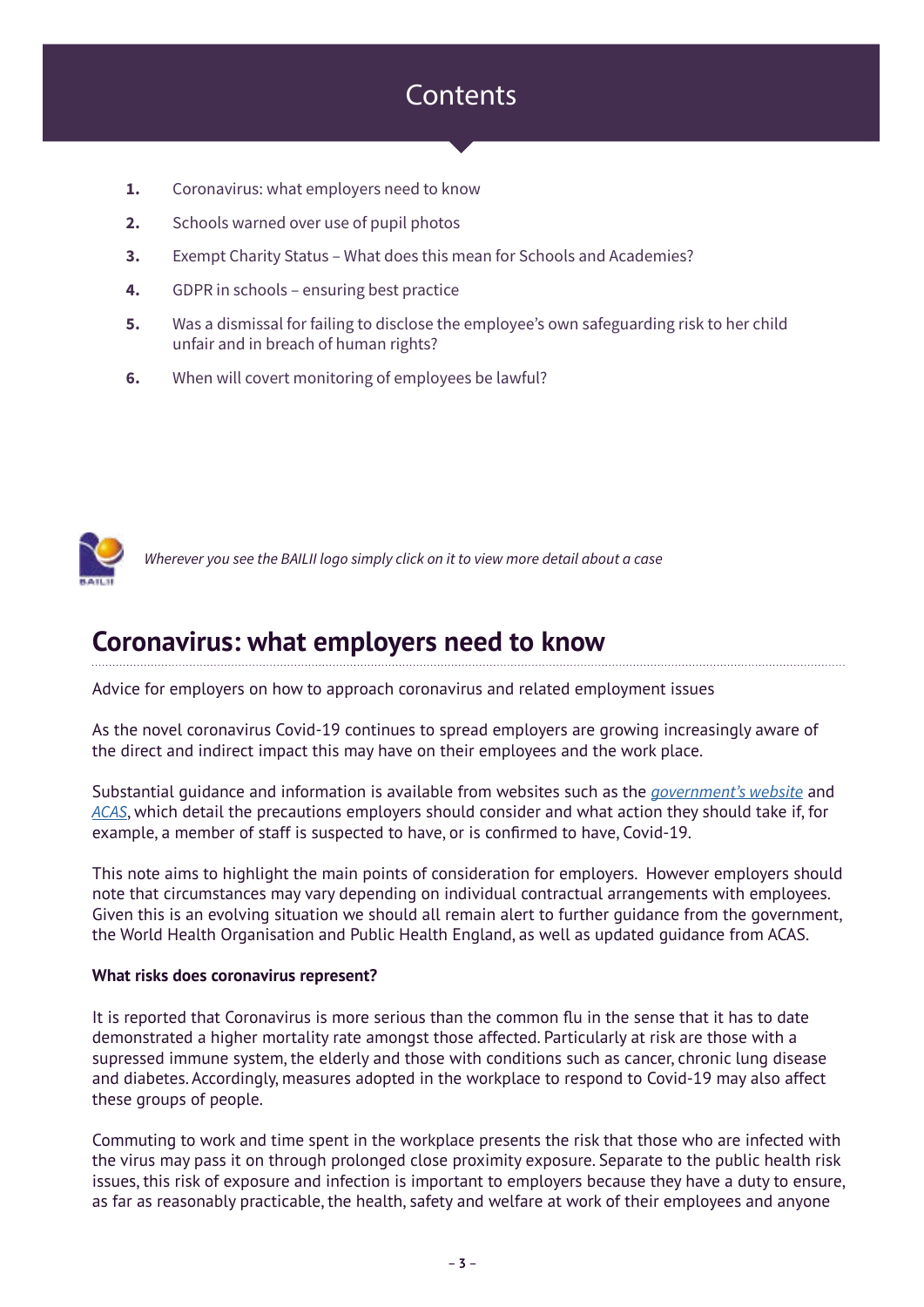else who may be affected by the employer's business, including customers and other members of the public.

### **What can employers do to comply with this duty?**

The most important factor to bear in mind is communication. Employers are advised to tell their employees what actions and precautions they plan to take in a given set of circumstances and (if relevant) how that will affect the employee.

The risk of infection in the workplace may be reduced if employees can work flexibly, if that suits the particular employer's business operations. Many employees will agree to work flexibly to help maintain business and to protect the health of colleagues. However, compelling flexible working can be more complex. Employers should review their terms and conditions and consider whether, if necessary, they have the contractual right to impose changes to working hours, location of work and duties, without having to obtain the consent of employees or consult with them in advance.

Employers also need to review whether they have the necessary resources to accommodate flexible working, such as laptops, remote secure access to office systems and mobile phones.

Flexible working will not be available for all employees. Many organisations will need to maintain an effective workforce in order that they may maintain their services. If so, employers need to consider public health guidance on ensuring workplaces are cleaned appropriately to limit the risks of the virus spreading at work. This will include providing employees with the facilities to wash their hands regularly either with hot water and soap or with hand sanitisers and tissues.

For some employers, such as those in the care sector, such measures simply reinforce existing practice.

Some employees might feel they do not want to go to work because they are afraid of catching Covid-19, or as an employer you may be particularly concerned about an employee who you consider to be vulnerable. Employers should discuss health concerns with their employees. If the concerns are genuine, for example an employee with an existing chronic lung condition or recently recovering from chemotherapy treatment, employers should aim to protect the health and safety of their employees by offering flexible working where appropriate. If alternative arrangements can not be made but the employee does not want to attend work they may take the time off as holiday or unpaid leave; alternatively their GP may consider they are not fit to attend work and supply a Fit Note. However, in the absence of an agreed arrangement, if an employee refuses to attend work it could result in disciplinary action.

### **What are the rules on pay?**

Employers will need to check their contractual arrangements to consider the specific situation with their staff, but most will fall into the following categories:

#### *Sick Pay*

If the employee is absent from work through sickness then they are entitled to be paid either statutory sick pay (SSP) or contractual sick pay as normal.

If an employee self-isolates because they are given a written notice to stay at home, typically issued by a GP or by NHS 111, then they are deemed to be incapable of work and so are entitled to SSP. As of 5 March, the government has said that, where the individual is entitled to SSP, it will be payable from day one of the absence. This means individuals are now entitled to an additional three days' SSP. Whether they are entitled to contractual sick pay will depend on individual contractual arrangements.

On the other hand if somebody chooses to self-isolate, and/or is not given that written notice, then they are not entitled to SSP. This may lead to employees coming to work because they want to be paid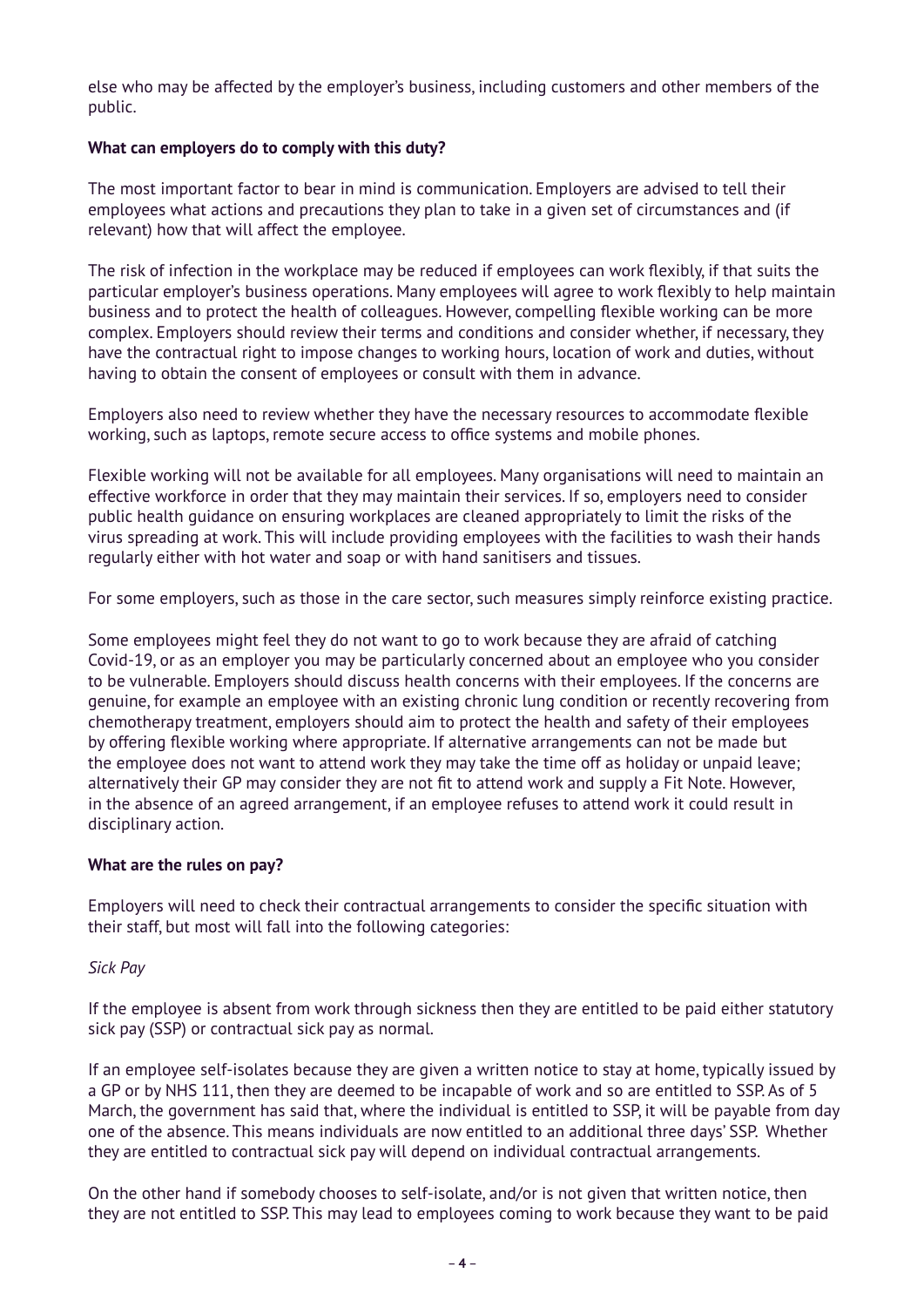and spreading the virus if they have it. Therefore ACAS recommends in such circumstances it is good practice for employees to be treated as on sick leave and for employers to follow their usual sick pay policy or agree for the time to be taken as holiday.

### *Normal pay*

If the employee is fit but asked by the employer not to come to work and to remain at home, the employer will be contractually obliged to pay the employee as normal, unless the terms of the employee's contract allow for the employer to lay them off and the circumstances warrant it. Lay off provisions may apply where there is a drop off in trade as the economic fall out of the virus impacts more widely.

Employers will need to be flexible with their sickness reporting procedures. For instance, if staff are in quarantine, they will be unable to visit a doctor to obtain a Fit Note and it may take some time for written notices to be completed. For this reason employers should consider what, if any other evidence, they will need for sickness absence purposes. For example, this could be advice from services such as NHS 111 or a combination of advice from government organisations (such as the Foreign and Commonwealth Office) and evidence of travel to highlighted areas (e.g., hotel and restaurant receipts showing they were in a location requiring them to go into quarantine).

### *Time off to look after a dependent and similar rights*

Employees are entitled to time off in an emergency without pay to look after a dependent. This statutory right may apply if an employee needs time off to care for children when their school closes down, or to care for a dependent who is sick or who needs to go to hospital or to be quarantined.

Some employers may enhance the statutory time-off entitlements with their own policy, including additional pay. Those policies will need to be complied with.

Other statutory rights and contractual benefits may be relevant, such as Parental Leave although the relevant formal process, including notice provisions, may not fit well with the urgent nature of responding to an outbreak of Covid-19.

Above all, an employer always has discretion to enhance any entitlements and relax any formalities in its usual procedures to help maintain flexibility in its response to any outbreak. Where those affected may have a disability then the employer must always bear in mind its obligations in relation to reasonable adjustments.

Employers will also have picked up some of the reports in the press around the way in which certain nationalities have been targeted due to the location of the initial outbreak or localised exclusion areas. Whilst this has been focussed on those of Chinese descent, high risk areas now include wider Asia, North Italy and Iran. In addition, it is to be anticipated that in-work issues will continue to arise, and potentially escalate, because a colleague may have a common cold. Such issues must be dealt with by an employer as part of its normal processes to protect employees who may be a target and to manage conduct and behaviour of those perpetrating such acts.

### **Other considerations**

Although the UK has not, at the time of writing, started to restrict public gatherings it is worth noting that other European countries have started to ban larger gatherings in an effort to limit the spread of the virus.

Employers will need to keep an eye on developments and consider the impact this might have on certain planned events and whether travel to events both nationally and internationally is advisable. This may affect staff social events, client events and also impact on industry events that are planned to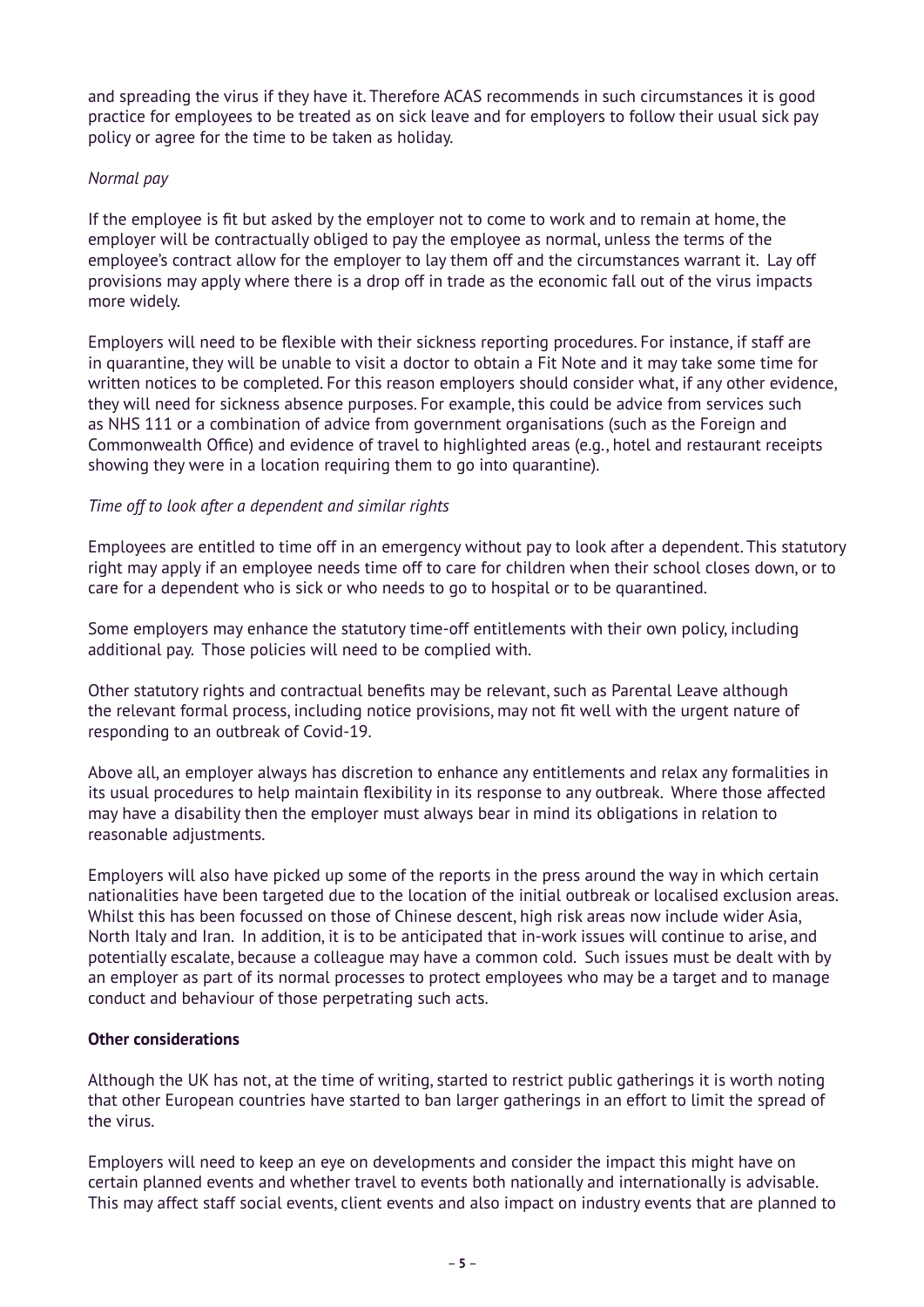take place this year.

In addition, employers need to plan for the expected impact on their business operations as customers, clients and service users are also affected by the spread of Covid-19. For some employers that will mean less demand as customers stay away. For others, such as those in the care sector, it will mean increased pressure and demand for support at a time when their ability to meet needs will be impacted by the unavailability of key staff.

### **Comment**

As the situation with coronavirus Covid-19 develops, the most useful thing an employer can do is work out what options it has to manage its workforce both in the best interests of maintaining its operations but also in the best interests of the health of staff.

By identifying what options are open to it in terms of flexible working and the resources needed to implement this, an employer will be better prepared to deal with the situation as it develops.

Special attention must be given to those staff who are at increased risk from the effect of coronavirus and thought should be given to how those staff can be protected and supported. However employers will need to be careful not to implement measures which put those employees who are at increased risk (i.e. arising from their existing health issues) at a particular disadvantage as this could amount to discriminatory action.

Above all, communication with employees about what the employer proposes to do, at present or in the future, will be key to reassuring employees. In addition, planning for the effect of coronavirus Covid-19 will be key to reassuring service users that your organisation will still be able to support them.

### **Schools warned over use of pupil photos**

The Information Commissioners Officer (ICO) has recently issued reprimands to two schools.

The schools which sent a class photo, in one case, to the local paper and, in the other, home to parents included the images of pupils whose parents had previously refused consent for their children's images to be shared.

On its blog, the ICO has sought to stress the lesson to be learnt by schools:

- Photos (including videos) taken for official school use, such as on its website, in a prospectus or to be sent out to newspaper, will be covered by data protection rules;
- Ensure that the school has robust procedures for processing any personal data. That includes:
	- knowing what personal data you hold, where and for what lawful purpose;
	- having appropriate data protection policies and procedures;
	- ensuring that staff are trained on and understand those policies and procedures. Keep a training record and ensure staff are regularly reminded. Many will be handling personal data daily, including special category data (e.g. health, ethnicity);
	- reporting any breach to the school's data protection officer, and as required to the ICO, as soon as possible.
- This shouldn't be seen as any prohibition on taking photos, including by parents at a school event for personal use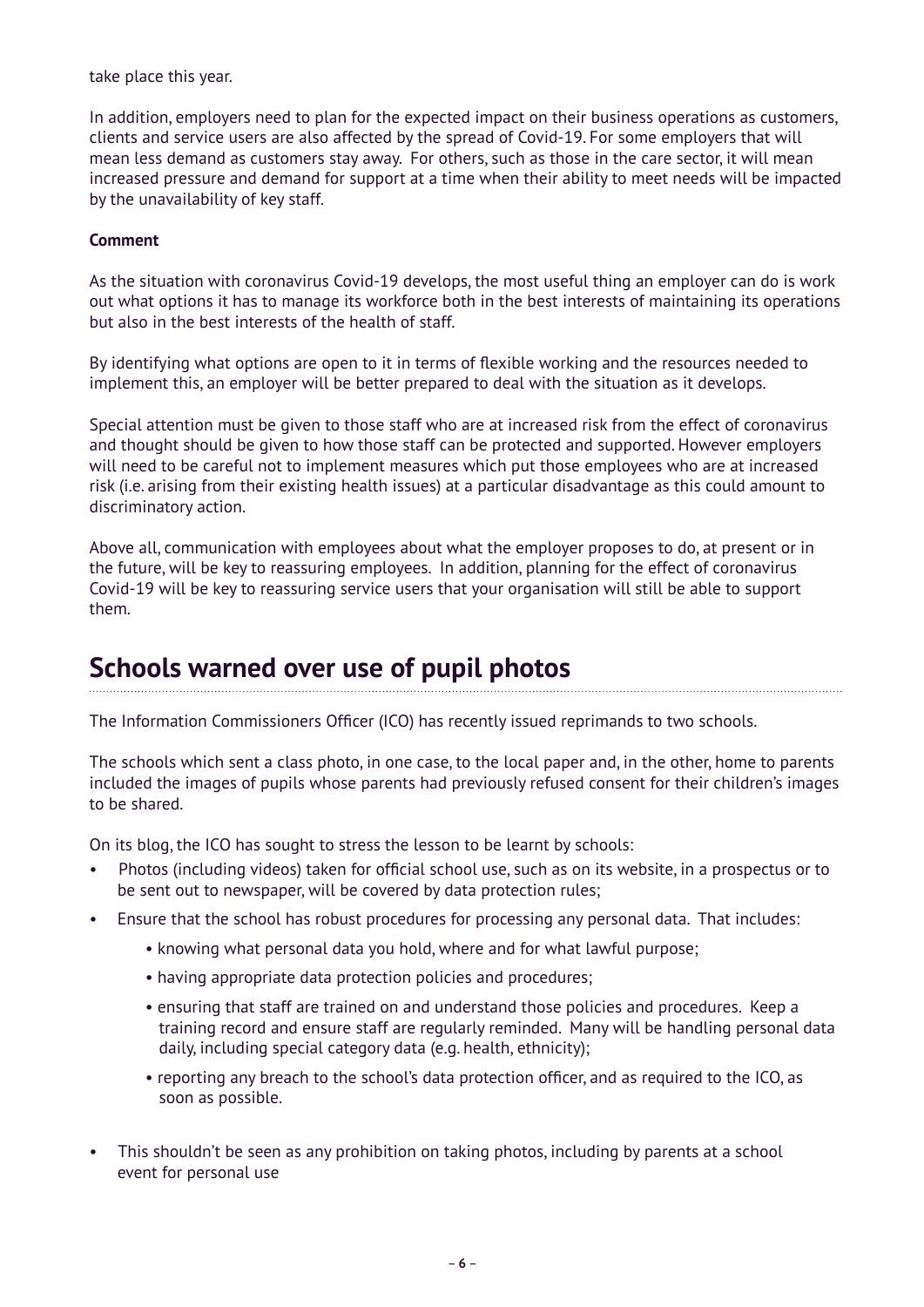Separately the ICO has recently announced two new key services which can help schools, and others, show accountability through the development of GDPR *[Codes of Conduct](https://ico.org.uk/for-organisations/guide-to-data-protection/guide-to-the-general-data-protection-regulation-gdpr/accountability-and-governance/codes-of-conduct/)* and *[Certification Schemes](https://ico.org.uk/for-organisations/guide-to-data-protection/guide-to-the-general-data-protection-regulation-gdpr/accountability-and-governance/certification/)*. Directed toward sector wide and representative organisations, rather than any individual school or academy or multi-academy trust, the schemes can demonstrate compliance and provide reassurance to parents and others. At present there are no approved Codes or accredited certification bodies for issuing GDPR certificates. Further detail is available on the ICO website.

Our article last month, *[GDPR in schools – ensuring best practice](https://www.wrigleys.co.uk/news/education/gdpr-in-schools--ensuring-best-practice/)*, highlighted the ongoing ICO audit of schools and academies. Audit reports, and their executive summaries, have flagged various issues which all schools can look to assist with improving their own compliance.

Wrigleys' education team have data protection experts who have already worked alongside schools and academies to assist in reviewing and updating data protection compliance and to provide general and specific training.

### **Exempt Charity Status – What does this mean for Schools and Academies?**

We look here at what it means for a school or academy trust to be an exempt charity and how they can comply with their duties.

Many maintained schools and all academy trusts are exempt charities. How many schools and academies understand what this means and pay anything more than lip service to their position as an exempt charity?

The governing body of a maintained school categorised as a foundation, voluntary or foundation special school along with all academy trusts are exempt charities by virtue of the Charities Act 2011.

The governing body of a community school or of a community special school is not a charity even though it will principally exist to advance education in the same way as a foundation or voluntary school or academy trust.

An independent school (i.e. private, fee paying) may or may not be a charity (depending on how it is constituted), but it will not be an exempt charity so is not covered here.

Exempt charity status means that the school or academy trust cannot register with the Charity Commission but they remain subject to and must comply with charity law. Schools and academy trusts have the Secretary of State for Education as their principal regulator. A memorandum of understanding is in place between the Charity Commission and the Secretary of State to assist with regulation.

The Charity Commission does retain certain significant powers in relation to exempt charities, including in relation to certain regulated changes to the articles of association of academy trusts (it's constitution) involving the objects, application of property on dissolution and payments or other benefits to members, trustees or connected persons.

The Charity Commission also has power to direct an exempt charity to produce documents or to suspend or remove a governor or trustee, but will only exercise such powers with DfE consent (or at their request) in accordance with the agreed memorandum of understanding.

As principal regulator, the Secretary of State also has a role. The Charity Commission's guidance *Exempt Charities (CC23)* says a principal regulator: must promote compliance with charity law; checks charity law compliance; can ask the Charity Commission to use its regulatory powers (such as undertaking a statutory inquiry); works with the Charity Commission to make sure that an exempt charity is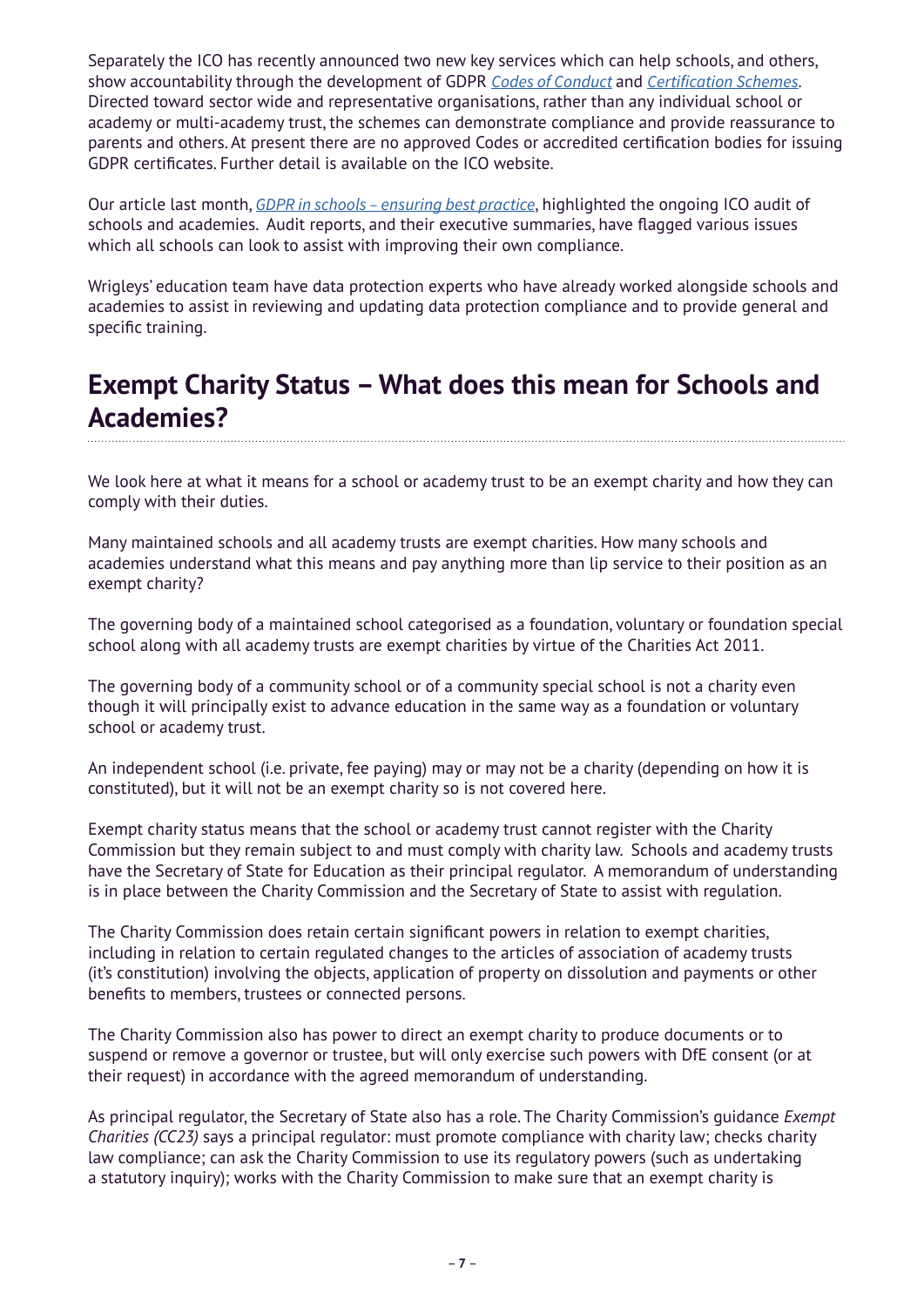accountable to the public; and receives reports on matters of material significance from auditors.

The current *[2019 Academies Financial Handbook](https://www.gov.uk/guidance/academies-financial-handbook)* seeks to emphasise the role of proper governance in academy trusts. This builds on the 2019 update to the *[Governance Handbook](https://assets.publishing.service.gov.uk/government/uploads/system/uploads/attachment_data/file/788234/governance_handbook_2019.pdf)*, *[Competency Framework](https://assets.publishing.service.gov.uk/government/uploads/system/uploads/attachment_data/file/583733/Competency_framework_for_governance_.pdf)  [for Governance](https://assets.publishing.service.gov.uk/government/uploads/system/uploads/attachment_data/file/583733/Competency_framework_for_governance_.pdf)* and *[Clerking Competency Framework](https://assets.publishing.service.gov.uk/government/uploads/system/uploads/attachment_data/file/609971/Clerking_competency_framework.pdf)* which has wider application to foundation and voluntary schools (which are exempt charities) and to community schools.

However, there is some question whether the Department for Education ("DfE") or Education and Skills Funding Agency ("ESFA"), both of which act under delegated powers from the Secretary of State, have the requisite charity law expertise to discharge the functions as principal regulator or even at times to recognise or acknowledge that such a duty exists on the Secretary of State.

The Academies Financial Handbook applies to all academy trusts, and their academies, as a contractual provision under each funding agreement. Similarly, academy trusts are contractually required to have regard to Charity Commission guidance. Enforcement is generally seen as a contractual matter.

Where a maintained school or existing academy is seen to be failing then the DfE will step in and is likely to compel conversion or a re-brokering under other powers (e.g. pursuant to the Education and Inspections Act 2006) rather than consent to any use by the Charity Commission of its powers.

Why then should foundation and voluntary schools or academy trusts be concerned or take any note of their exempt charity status?

The manner in which the Secretary of State, DfE and/or ESFA seek to exercise their powers does not diminish the need for schools and academy trusts, as exempt charities, to comply with charity law.

Also, many of the problems that may lead to the failure of a school or academy trust can be avoided by a clear focus on effective governance and leadership, which is in itself consistent with exempt charity status and charity law duties.

As charity trustees, school governors and the directors/trustees of an academy trust are subject to various duties (similar to those which apply to all governors): to comply with their instrument of government or articles of association; act in the best interests of the governing body or trust; manage conflicts; avoid private benefits; and act with reasonable care and skill.

As governors and trustees, they also need to ensure clarity of vision, ethos and strategic direction; oversee financial performance and make sure money is well spent; and hold the headteacher and senior executive to account for the educational performance of their schools.

Governors or trustees of schools or academy trusts can be assisted in ensuring compliance with charity law and their duties by adopting the Charity Governance Code which has been generated by charity sector bodies as a practical tool to: ensure compliance with the basic duties of charity trustees and with legislation and regulation; and develop exemplary leadership and governance and the attitudes and culture to ensure future success. For each principle – (1) organisational purpose (2) leadership (3) integrity (4) decision making, risk and control (5) board effectiveness (6) diversity and (7) openness and accountability – the Code confirms why it's important, the key outcomes that should be observed and the recommended practice.

#### **In summary**

As exempt charities, maintained schools and academy trusts must and can do more than simply acknowledge their exempt charity status. Their position as exempt charities requires compliance with charity law. Moreover, a clear focus on exempt charity status, assisted by the Charity Governance Code, is the bedrock of effective governance and leadership which can ensure the success of maintained schools and academy trusts for the benefit of students and communities.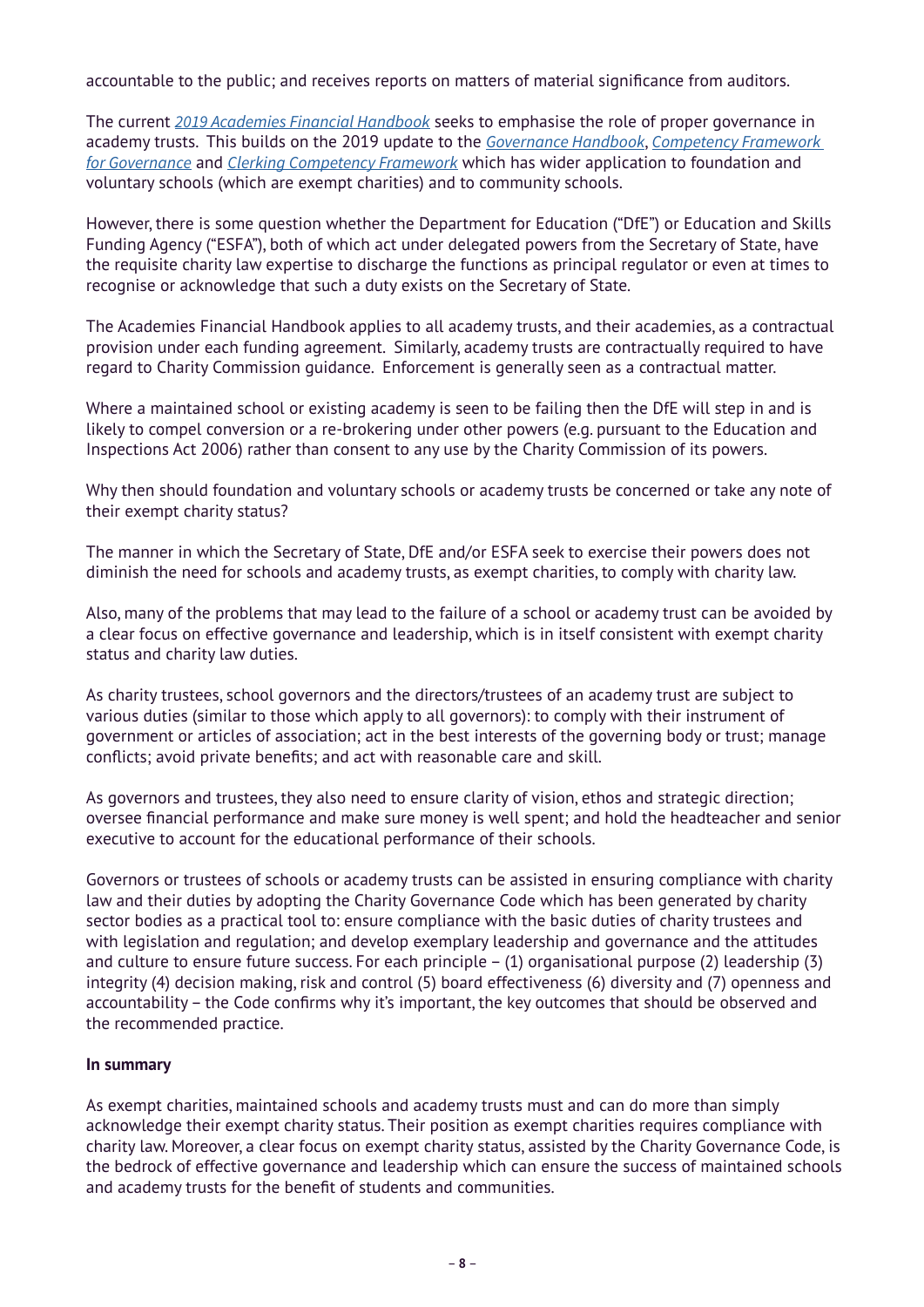### **GDPR in schools – ensuring best practice**

It's been almost two years since the GDPR came into force. We look at its impact and the ways schools can develop best practice in data protection.

When it came into force in May 2018, the General Data Protection Regulation, more commonly known as the GDPR, brought to everyone's attention the importance of protecting personal data.

The GDPR affects the use, storage and other processing of personal data, i.e. information relating to an identifiable living person, ranging from a name and address, to bank details and ID numbers and includes a host of other identifying information .

Whilst the GDPR was an evolution rather than a revolution of the previous regulations governing personal data, the introduction of fines up to €20 million or 4% of annual turnover (if higher) focused the minds of organisations on the importance of protecting personal data.

This article will look back at some of the action the UK's data protection authority, the Information Commissioner's Office ("ICO"), has taken since the introduction of the GDPR to guide schools and academy trusts when looking to improve their practice.

#### **Enforcement action**

The ICO made headlines in July 2019 when it announced its intention to fine British Airways £183.39 million following a breach of its security which led to the financial information of around 500,000 customers being compromised.

The key message here is that, even though this was a malicious cyber attack on British Airways, the company had failed to put in place appropriate security measures to protect the personal information it held. This reinforces the importance of network security in IT systems and of ensuring that adequate security measures are in place, which are both key parts of any risk management strategy.

The *[National Cyber Security Centre](https://www.ncsc.gov.uk/)* provides useful guidance on the risks posed by internet systems and communications and identifies some key security controls that can be put in place. These range from straightforward measures, such as password protection of sensitive documents (to limit access to such documents) and the use of secure passwords, to more technical measures such as encryption as a means of increasing security.

Schools may be vulnerable to cyber attacks given the sensitive information they hold (including financial information) and the number of users able to access their IT systems. Appropriate training should be given to all members of staff to ensure that they can identify potential attacks and take steps to prevent such attacks being successful.

### **Audits of educational organisations**

The ICO has undertaken *[several audits of academy trusts](https://ico.org.uk/action-weve-taken/audits-advisory-visits-and-overview-reports/?facet_type=&facet_sector=Education+and+childcare&facet_date=&date_from=&date_to=)* and other education institutions since the introduction of the GDPR, analysing their compliance with data protection law and advising on ways in which to improve data protection compliance moving forward.

Many of the reports are accompanied by an executive summary of the issues identified and suggestions for improvement. Some of the common suggestions from these executive summaries are:

- Improved, bespoke training should be delivered to staff at an appropriate level and advanced training should be given to those responsible for data protection (such as the appointed data protection officer and those who routinely share personal data);
- Responsibility for handling data protection matters should be assigned at a senior level to improve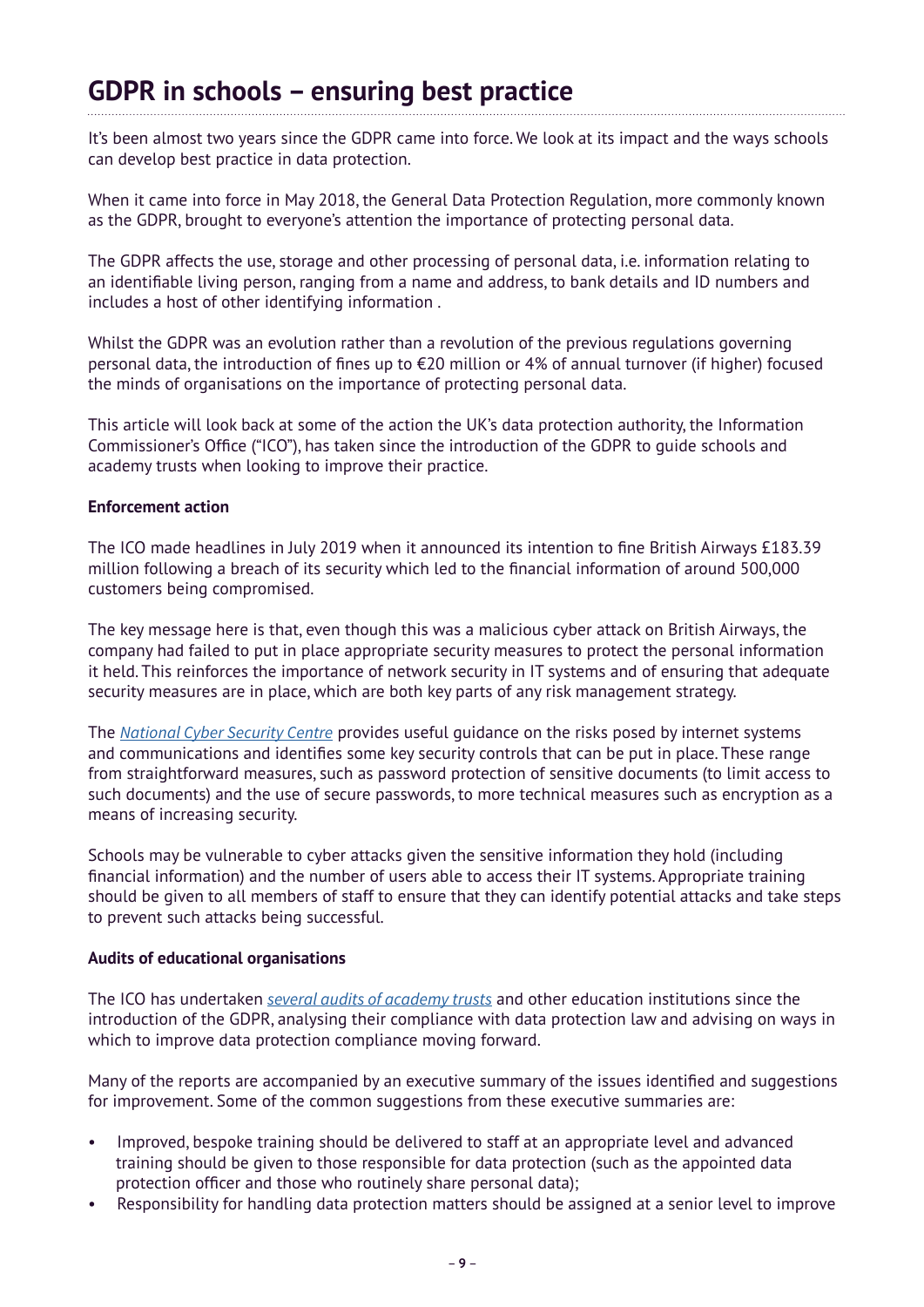compliance;

• Arrangements for sharing personal information with third parties need to be reviewed (both immediately and on an ongoing basis) to ensure they contain adequate safeguards to protect personal data. This applies equally to relationships with other data controllers (who decide what to do with the information they receive) and relationships with data processors (who handle personal information only on the instruction of the school).

In addition to the above, the ICO found that many academy trusts have failed to put in place some of the key documentation required under the GDPR (such as records of processing activities).

Schools and academy trusts should use the ICO reports to identify and address weaknesses in their own data protection compliance.

### **Further guidance available**

There are many general and school-specific data protection guides available.

A good starting point is the *[Department for Education's Data Protection toolkit for schools](https://www.gov.uk/government/publications/data-protection-toolkit-for-schools)*. The ICO's website has *[education-specific FAQs](https://ico.org.uk/for-organisations/in-your-sector/education/education-gdpr-faqs/)*, which were prepared in the lead up to the GDPR, alongside a wide range of other resources and guidance addressing specific issues of GDPR compliance.

# **Was a dismissal for failing to disclose the employee's own safeguarding risk to her child unfair and in breach of human rights?**

Dismissal and breach of right to privacy were justified by potential risk to employer's reputation as statutory safeguarding partner.

Employers can be faced with very difficult decisions where internal disciplinary proceedings arise from conduct outside of work. All the more so where that conduct raises a safeguarding risk which could impact on the employer's work and reputation.

Employees who work with children or vulnerable adults clearly have to comply with rigorous safeguarding procedures in the workplace to protect service users. More complex can be the question of whether such an employee has a duty to disclose a safeguarding risk arising from their own private life.

Within the education and child care sector, the rules on reporting a safeguarding risk arising from people the employee lived with (the disqualification by association rules) have been relaxed since 31 August 2018. Further details of these changes are available in a *[previous article](https://www.wrigleys.co.uk/news/education/school-and-nursery-staff-no-longer-have-to-disclose-association-with-sex-offenders/)*, available on the Wrigleys website. The question of whether a headteacher was required under her contract to report her own relationship with a convicted sex offender was considered in the interesting case of *[Reilly](https://www.wrigleys.co.uk/news/education/headteacher-should-have-disclosed-her-relationship-with-a-child-sex-offender-even-though-she-had-no-statutory-duty-to-do-so/)  [v Sandwell Metropolitan Borough Council](https://www.wrigleys.co.uk/news/education/headteacher-should-have-disclosed-her-relationship-with-a-child-sex-offender-even-though-she-had-no-statutory-duty-to-do-so/)* (a case which was considered before the disqualification by association rule change but to which the rules did not apply).

Despite the change in these rules, those working with children or vulnerable people are still likely to have a safeguarding duty to disclose to their employee where there is a risk of harm to children or vulnerable people arising from their own personal life. If the failure to disclose comes to light, the employee is likely to face disciplinary allegations including the potential damage to the employer's reputation as well as the breach of the safeguarding duty itself.

In a recent case, the EAT considered whether a probation officer's dismissal for failing to report that she was considered by social services to be a risk to her own daughter was unfair and in breach of her right to respect for private and family life.

**Case details:** *[Q v Secretary of State for Justice](https://www.gov.uk/employment-appeal-tribunal-decisions/q-v-secretary-of-state-for-justice-ukeat-0120-19-joj)*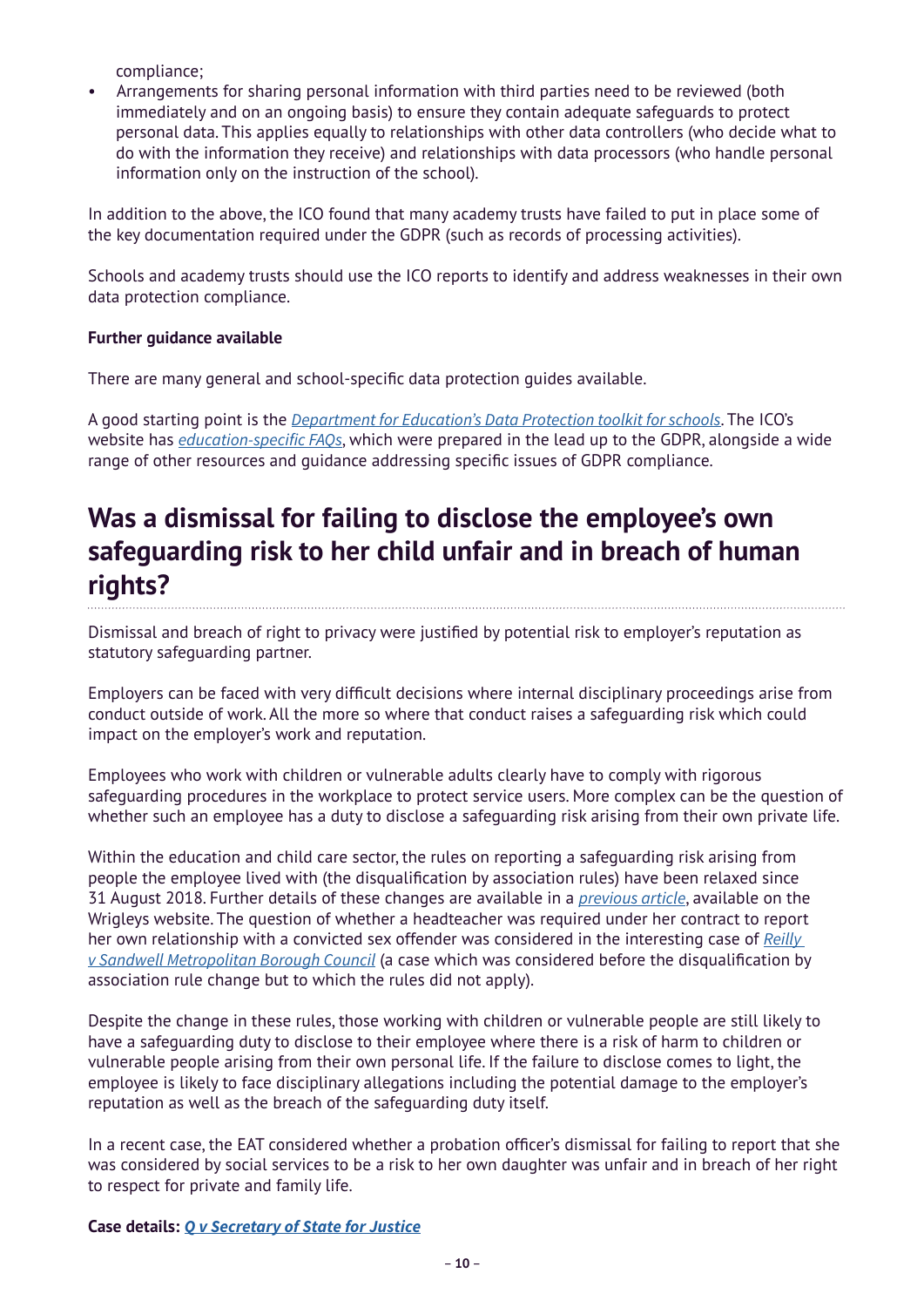The claimant (Q) was employed as a Probation Service Officer, a role which included safeguarding duties although it did not include work with children. Her daughter was placed on the Child Protection Register in 2014 following allegations that Q had been violent towards her. Q did not follow social services' advice to tell her employer about this and so social services disclosed the information directly to the Probation Service. After disciplinary proceedings, Q was given a final written warning for failing to report a potential safeguarding issue and she was demoted. In 2015, a Child Protection Plan was put in place for Q's daughter. Q failed to inform her employer despite having been advised that she should keep them updated. The Probation Service summarily dismissed Q for this failure to disclose and for reputational damage consequent on the way Q had dealt with social services.

Q brought a claim for unfair dismissal which was not upheld by an employment tribunal. It found that the dismissal was fair in the circumstances as a final written warning had previously been given in relation to the same conduct and Q was aware of her obligation to disclose. The tribunal commented that the claimant's actions in not disclosing "showed a lack of professional judgment regarding safeguarding issues which could have impacted on her work". This was the case even though the claimant did not work with children as part of her role.

The tribunal also found that Q's actions were clearly capable of bringing the employer into disrepute and undermining public confidence in the Probation Service. These actions included both the nature of the incident itself, which involved a child, and Q's refusal to engage with social services. As an employee of the Probation Service, with its integral role in the criminal justice system, the claimant was to be held to a higher standard of conduct than employees might be in other sectors. This included personal conduct outside work which was likely to damage the reputation of the Probation Service. The tribunal accepted that the reputational risk was heightened by the fact that the Probation Service was a statutory partner on Local Authority Safeguarding Children Boards.

When considering whether Q's human rights had been infringed, the tribunal determined that the interference with Q's right to respect for a private and family life was proportionate. The Probation Service's requirement to "ensure that its staff behave in a way which is commensurate to their obligations to the public in terms of safeguarding the vulnerable and children" was of particular relevance to this decision.

The EAT agreed. It held that, given the nature and importance to society of the employer's activities and responsibilities, and the importance of its relationship with Local Authorities as statutory partners, the tribunal was right to find the interference with Q's human rights was proportionate and justified, and did not render the dismissal unfair.

### **Comment**

A key question in unfair dismissal claims is whether the employer acted reasonably in treating the reason for dismissal as a sufficient reason to dismiss. This question takes into account all the circumstances of the case. In this case, these circumstances included the employer's activities, policies, duties, standing in society and relationship with statutory partners. The employer was able to show that the importance of these to the organisation had been taken into account in the decision to dismiss.

In this case, the existence of a final written warning about the same issue put the employee on notice that she was obliged to disclose information about the involvement of social services with her family in future and made clear the standards expected of the employee.

When taking the decision to dismiss in gross misconduct cases, it is vital for employers to document clearly the contractual terms, rules, policies, or duties which the employee has been found to have breached. Employers should also explain in the outcome letter the importance of the relevant rules or duties to the organisation and why the breach is therefore a fundamental breach of contract. Where dismissal is because of reputational risk, employers should articulate the nature of that risk and why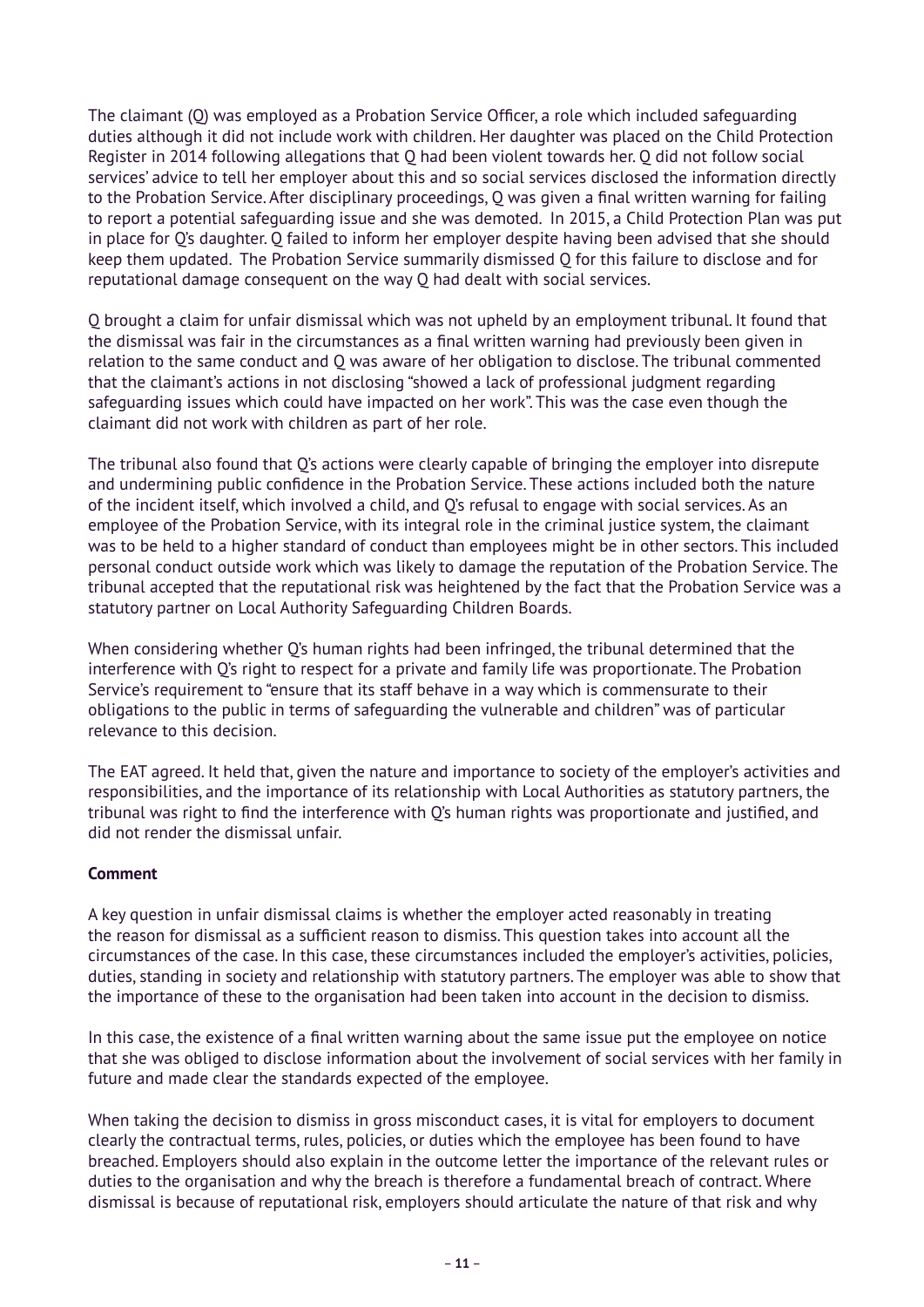this risk arose from the employee's conduct itself and/or from the failure to disclose.

It is important to note that not all conduct outside of the workplace will have an impact on the employment relationship and properly lead to a disciplinary process. When deciding whether to take disciplinary action, employers should first consider whether the conduct has any bearing on the employee's ability to perform the role and/or raises reputational risks for the organisation.

### **When will covert monitoring of employees be lawful?**

Installing hidden CCTV leading to workplace dismissals did not violate employees' rights to privacy.

Most EU Member States have laws specifically regulating video surveillance, the majority of which prohibit covert video surveillance of staff by their employers. In the UK, *[Information Commissioner's](https://ico.org.uk/media/for-organisations/documents/1064/the_employment_practices_code.pdf)  [Office \(ICO\) Guidance](https://ico.org.uk/media/for-organisations/documents/1064/the_employment_practices_code.pdf)* (which has not been updated since the GDPR and new Data Protection Act came into force) suggests that employers may be justified in exceptional circumstances in covertly recording employees, for example where there is suspicion of a criminal offence or serious misconduct.

Surveillance of employees has been considered a number of times by the European Court of Human Rights (ECtHR). Recently, the Grand Chamber of the ECtHR has considered the case of a group of Spanish workers who argued that the Spanish courts' handling of their employment claims involving covert recording breached their right to a private life under Article 8 of the European Convention on Human Rights (ECHR).

### **Case details:** *[López Ribalda and Others v Spain](https://hudoc.echr.coe.int/fre#{%22itemid%22:[%22001-197098%22]})*

Ms Ribalda and four others worked as cashiers at a Spanish supermarket. The store manager identified tens of thousands of Euros' worth of missing stock. Theft was suspected, and CCTV was installed. Some cameras were openly installed in the store, whilst covert cameras were used specifically to monitor cashiers' desks. Signs were erected advising that CCTV was in use in the store, but staff were not made aware of the hidden cameras.

Over a period of ten days the hidden cameras caught five staff, including Ms Ribalda, stealing items from the supermarket. On the basis of this Ms Ribalda and her colleagues were dismissed. All dismissed staff then brought unfair dismissal claims. They argued that the covert surveillance was unlawful because, under Spanish data protection law, the employer should have clearly identified the areas under surveillance, but had not done so in respect of the cashiers' desks.

A Spanish tribunal and High Court held that the covert recording was justified on the basis that the employer had a reasonable suspicion of theft and that the covert monitoring was a necessary and proportionate act aimed at detecting theft. It allowed the covert footage in evidence and dismissed the claims.

### **Appeal to the European Court of Human Rights**

Ms Ribalda and her colleagues took their case to a chamber of the ECtHR, bringing a claim against the Spanish state for failing to uphold their rights under Article 8 ECHR. They argued that, by allowing the use of the footage from covert video surveillance in the unfair dismissal claims, the Spanish courts had breached the claimants' right to privacy under Article 8 of the ECHR. In particular, reference was made to the Spanish law requiring the notification of the areas being recorded.

The chamber upheld the claim on the basis that the Spanish courts had failed to strike a fair balance between the rights of the employer and the employees. In particular, the chamber felt the surveillance was not sufficiently limited in time and scope.

The Spanish state appealed the decision to the court's Grand Chamber, which overturned the initial decision and found that there had not been an infringement of Article 8. In coming to this decision, the Grand Chamber relied on six factors established in prior cases of this kind concerning covert workplace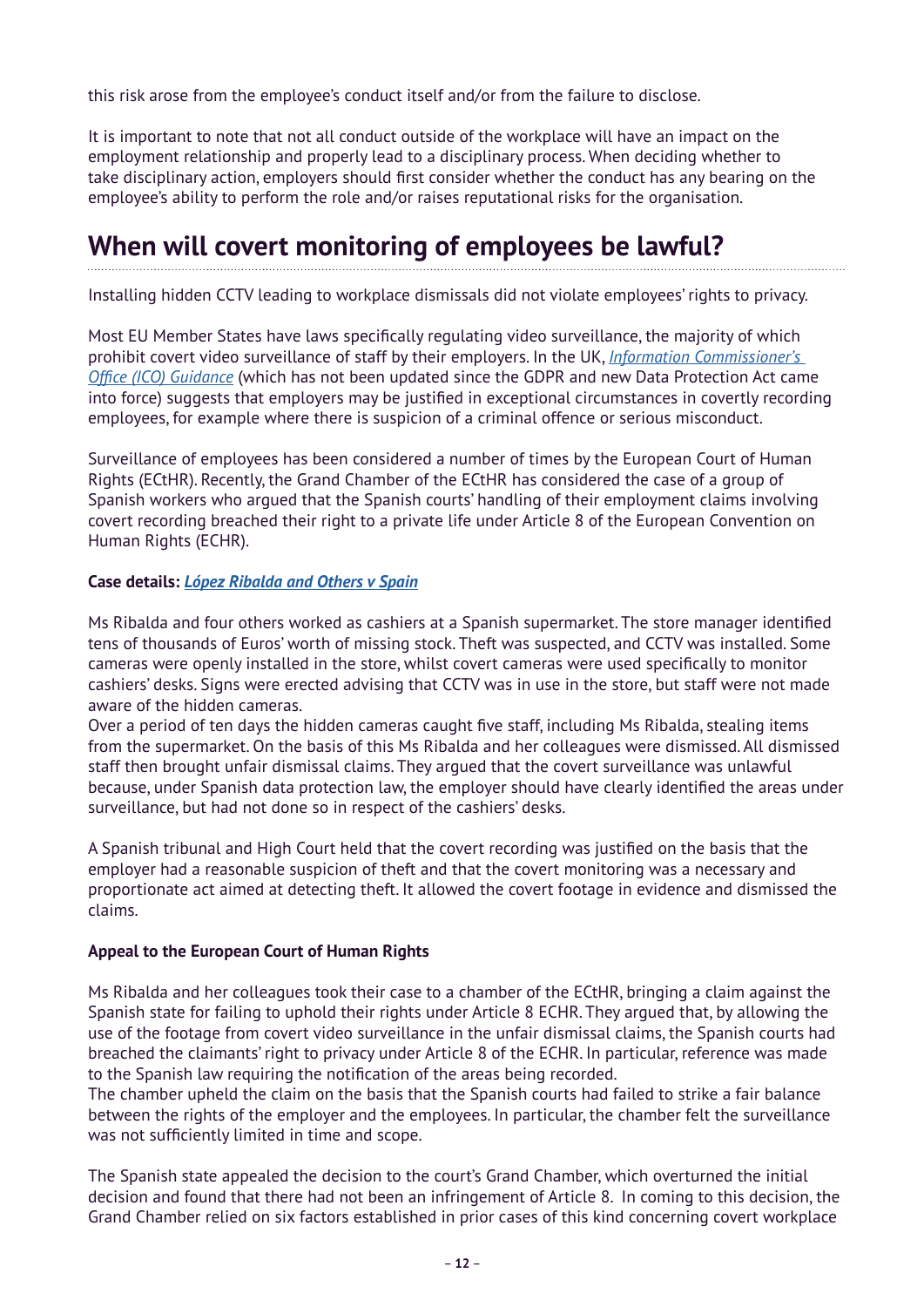#### monitoring.

The factors referred to were:

- i) whether the employee was notified in advance of possible monitoring and how clear the notification was about the nature of it;
- ii) the extent and degree of monitoring and the degree of intrusion into the employee's privacy. This considers the level of privacy expected in the area being monitored as well as the limitations in time and space and the number of people who have access to the results;
- iii) whether the employer provided legitimate reasons to justify monitoring and its extent. The more intrusive the monitoring, the weightier the justification required;
- iv) whether a less intrusive monitoring system could have achieved the employer's aim based on an assessment of the particular circumstances of the case;
- v) the consequences of the monitoring for the employee subjected to it and, in particular, of the use made by the employer of the results of the monitoring and whether the results were used to achieve the stated aim of the employer; and
- vi) whether the employee was provided with appropriate safeguards in respect of the monitoring.

When applied to Ms Ribalda's claim, the Grand Chamber concluded that the Spanish courts had properly considered these factors in the round when coming to their decisions.

#### **Can covert monitoring be justified?**

It is interesting to note that three judges dissented to the majority decision, questioning the conclusion that the Spanish courts had properly weighed up the respective rights of the employer and employees. This dissenting judgment questioned the courts' decision in light of recent technological changes in society, and suggested that a stricter application of the factors outlined above should be used when considering covert surveillance.

In terms of the impact of this case in the UK, it serves to re-affirm the current understanding that covert surveillance of staff is permissible provided that the action is justifiable. In particular, the clarification of the six factors as set out above will help employers to better understand whether any covert surveillance they propose to take is justified, when considered altogether.

Covert monitoring should only be used in exceptional circumstances when justified, for example, by a suspicion that criminal activity or serious malpractice is taking place, and where open monitoring would hamper the prevention or detection of that activity. Covert monitoring should be of short term duration, used only for a specific investigation and footage should be shared only on a need to know basis. The use of covert monitoring in private spaces, such as toilets, should be avoided.